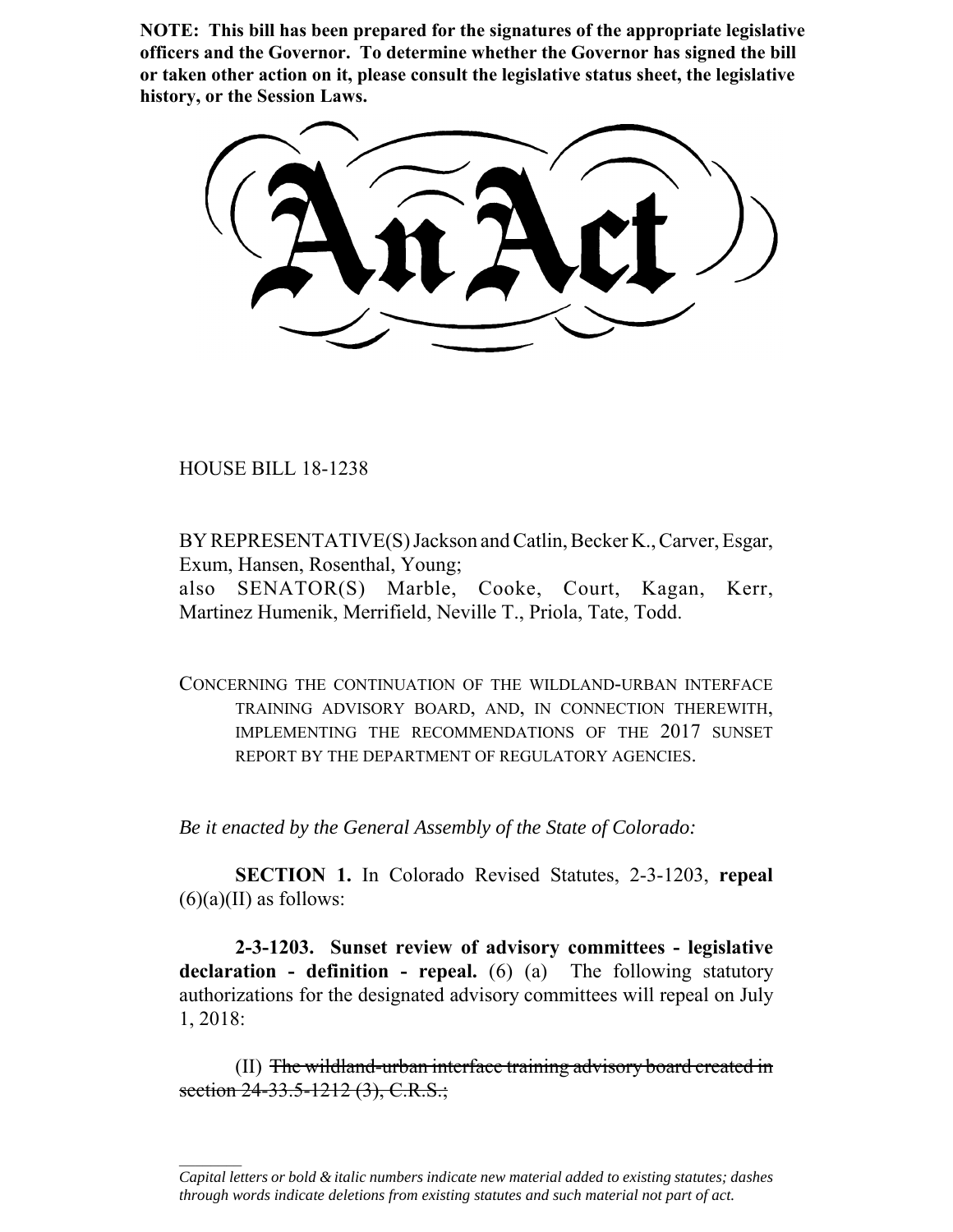**SECTION 2.** In Colorado Revised Statutes, 24-33.5-1212, **repeal** (3) as follows:

**24-33.5-1212. Training for directors of fire protection districts - pilot program - training fund.** (3) (a) The wildland-urban interface training advisory board is hereby created in the division for the purpose of advising the division on the content of the courses offered pursuant to this section and the implementation of the pilot program established pursuant to this section.

(b) The wildland-urban interface training advisory board shall consist of five members, to be appointed by the director as follows:

(I) One employee of the Colorado state forest service;

(II) One member of an association representing the county sheriffs of the state;

(III) One member of an association representing the fire chiefs of the state:

(IV) One representative of an association representing the special districts of the state; and

(V) One employee of the division of emergency management.

(c) The members of the wildland-urban interface training advisory board shall serve without compensation or reimbursement of expenses.

(d) This subsection  $(3)$  is repealed, effective July 1, 2018.

**SECTION 3. Effective date.** This act takes effect July 1, 2018.

**SECTION 4. Safety clause.** The general assembly hereby finds,

PAGE 2-HOUSE BILL 18-1238